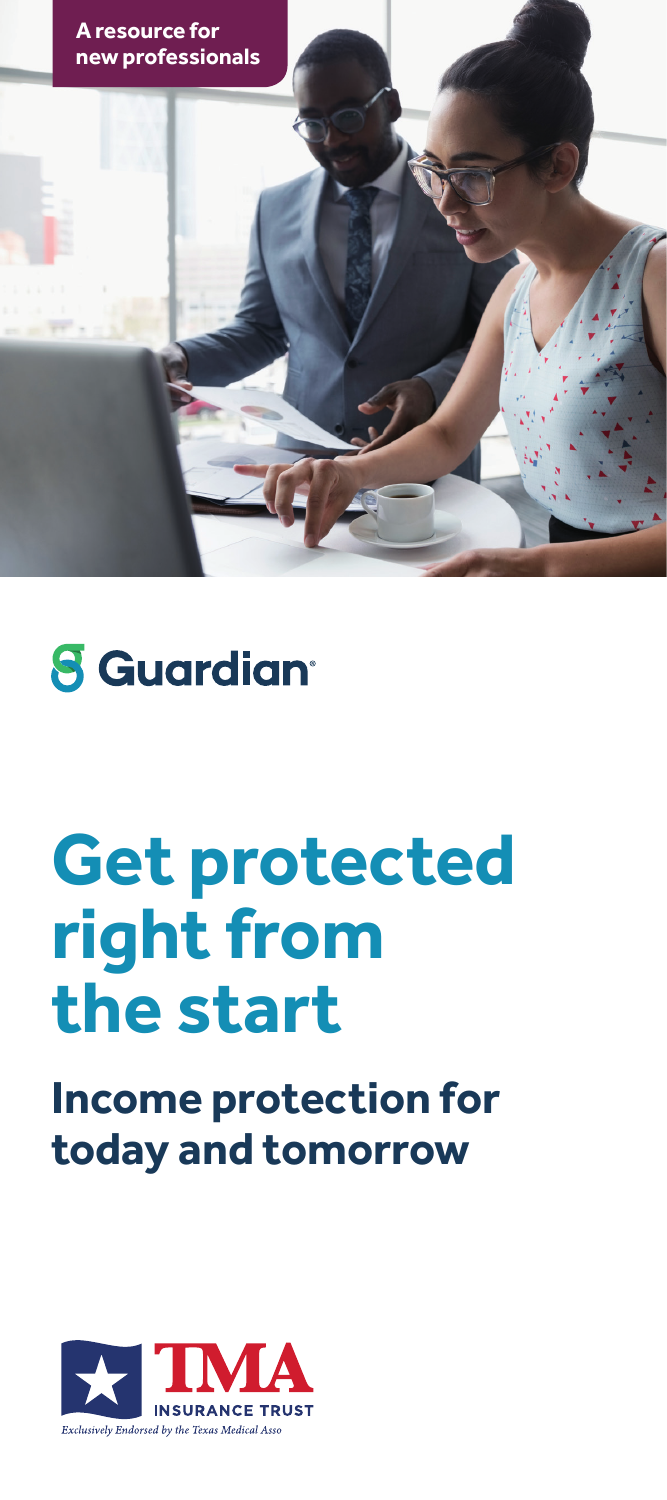# **Disability income protection for new professionals**

#### **Finally — on your way**

Your investment of time and money is finally paying off. All that studying, lost sleep, and tuition payments are coming to an end. You're finally beginning an engaging career, and you can envision a secure, satisfying lifestyle that may include a home, vacations or a family.

#### **But what would happen if you couldn't work?**

If you became too sick or injured to work, you'd be thrown significantly off course. It would prevent you from working and bringing home a paycheck. And without a paycheck, how long could you pay your rent and utilities, buy groceries, make student loan payments, etc.?

# **What's your paycheck worth?**

Your income is the primary source of funding for a lifetime of things, from basic necessities to the hopes and dreams you have for yourself and those you love.

Think about the value of your income not just now, but over your entire lifetime. Today's 30-year-old earning \$85,000 a year will earn \$6.4 million by age 70, assuming only 3% annual increases. Your income is in fact a multi-million dollar asset.

# **Is your paycheck protected?**

Most people wouldn't dream of not insuring a home, condo, or car -- yet the value of assets such as these pales compared to that of your income.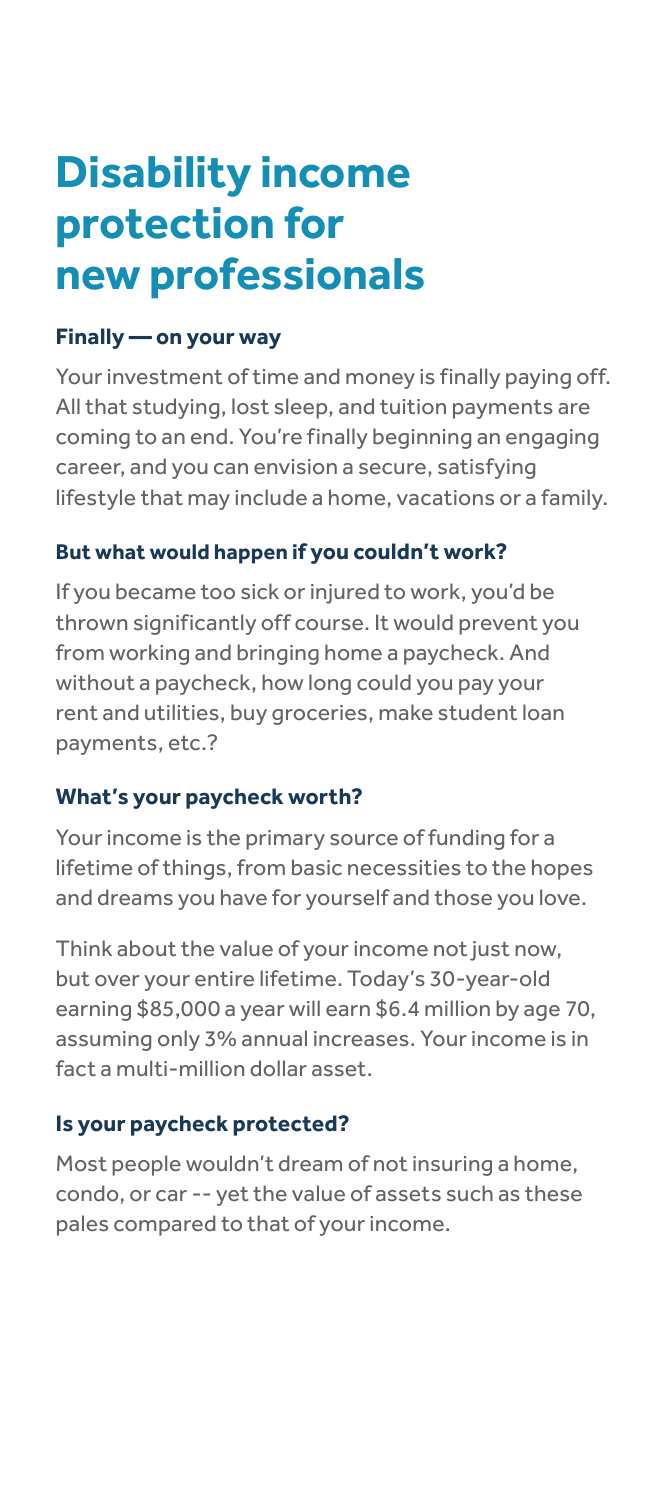# **You, disabled?**

Before you say that could never happen to you, consider this:

**1 in 4** of today's 20-year-olds will become disabled before they retire.<sup>1</sup>



An extended period of missed paychecks can result in drained savings, maxed out credit cards, and even home foreclosures. In fact, the average duration of a long-term disability claim is 2.6 years.<sup>2</sup> That's a long time to go without an income.

#### **Income protection can help**

Disability income insurance (DI) can help replace your income if you become too sick or hurt to work during a period of more than a few months. This important coverage can help you maintain as much of your current living standard as possible.

#### **Employer-paid coverage is a solid foundation**

If you work for an employer, you may already be covered by some form of Group Long Term Disability (LTD) insurance. Employer-paid plans typically cover 50-60% of your income and can serve as excellent base protection. However, Group disability coverage through an employer is designed to meet the needs of a wide range of occupations and income levels. Such plans often don't provide adequate coverage for higher-earning professionals.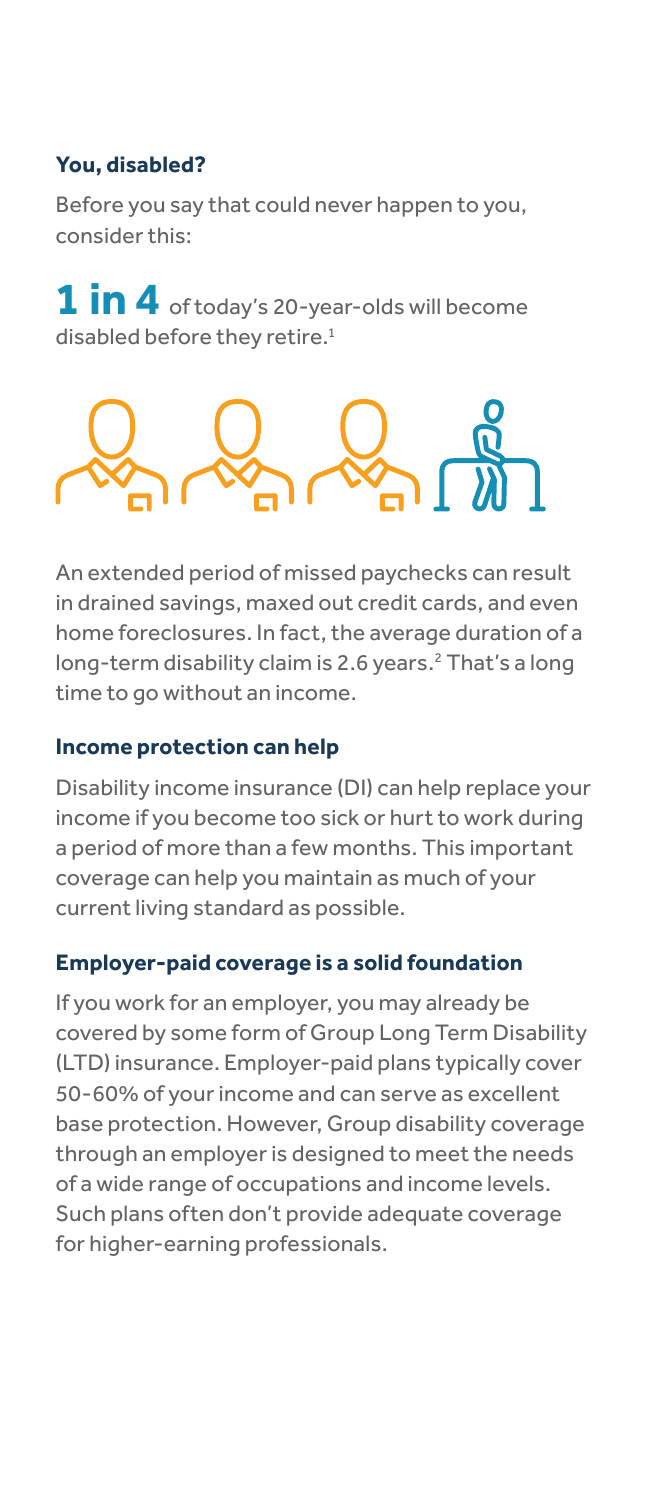# **Is your income adequately protected?**

Higher-income professionals can find themselves insufficiently covered because Group LTD plans:

- Often have a cap of about \$5,000 a month (\$60,000/ year) in benefits. This means that any income over \$100,000/year would not be sufficiently covered.
- Pay benefits that are taxable when the employer pays for them. By relying solely on Group LTD, you'd be trying to get by on half (or less) of your former take-home pay.
- Typically cover only base salary, so incentive, bonus, and commission income are left unprotected.

You can address some of the shortfalls of Group LTD by purchasing an individual disability insurance policy.

# **Why buy coverage now?**

When you're young and healthy, it's easy to dismiss the possibility of your ever becoming too ill or injured to work. But in fact, that's the *best time* to buy because of:

- **Good Health:** Leverage your current good health. Your eligibility for disability insurance and your ability to obtain it on the most favorable terms depend on your health.
- **Cost:** When you buy DI, you "lock in" your cost based on the age at which you purchase. Younger buyers usually get better rates.
- **No Proof of Earnings Required:** For eligible occupations (see list elsewhere in this brochure), our Program for New Professionals provides a monthly benefit based on the earnings you expect early in your career — *without* proof of income.
- **Portability:** You'll likely change employers or even careers multiple times during your working life. Individual DI coverage can be taken with you every time you change jobs, whereas Group LTD is not usually portable.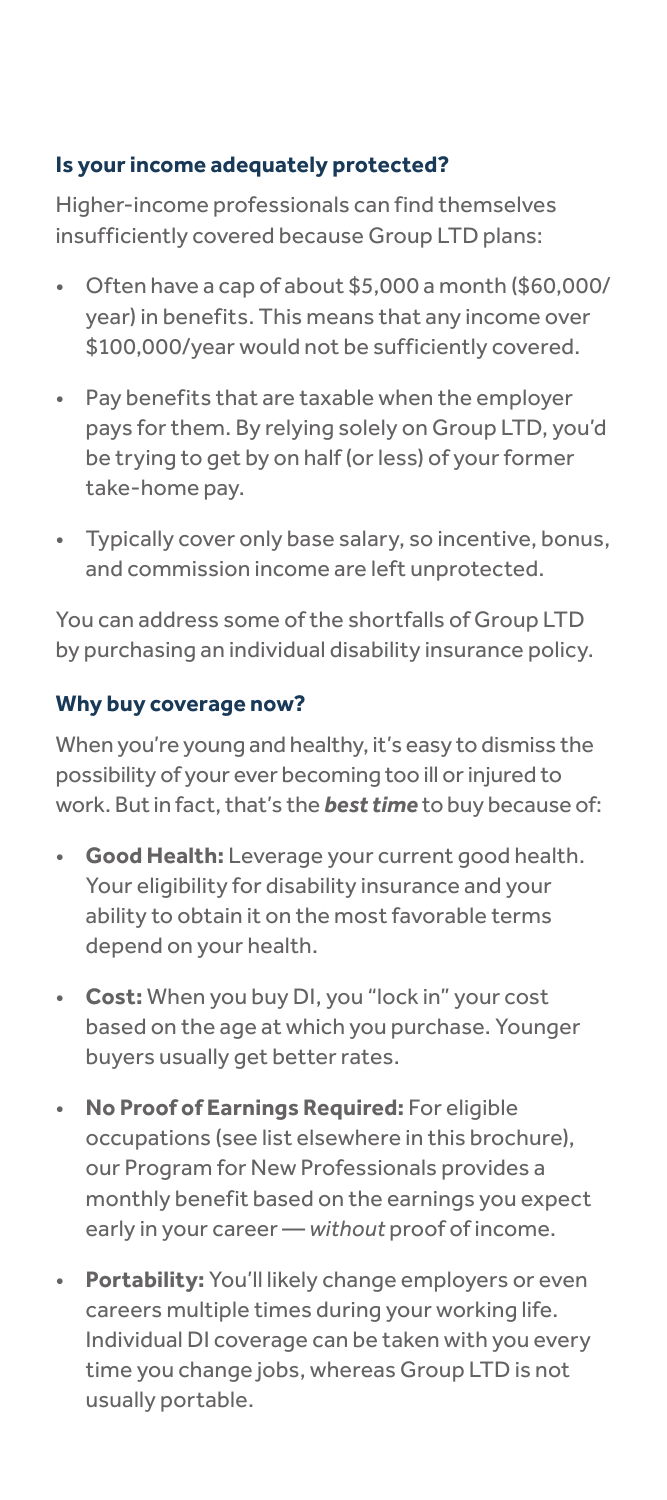

**Think about the value of your income not just now, but over your entire lifetime.**

#### **What should I look for in a disability insurance policy?**

**Option to protect you in your own occupation and specialty**

- Look at how the policy defines total disability:
	- A policy that defines total disability as an inability to work in your own occupation typically pays benefits if you cannot return to work in your particular specialty or field. Its advantage is that you're able to receive total disability benefits even if you're gainfully employed in another occupation — in some instances even in your own business or practice.
	- If the policy defines disability as inability to return to work in any occupation, then the policy would typically pay benefits only if you were unable to perform any job, either your own or a job in a new field or occupation.

#### **Flexibility to tailor coverage to your specific needs both now and in the future with options to:**

- Increase coverage as your income grows with no medical insurability requirement<sup>3</sup>
- Safequard retirement contributions
- Protect student loan payments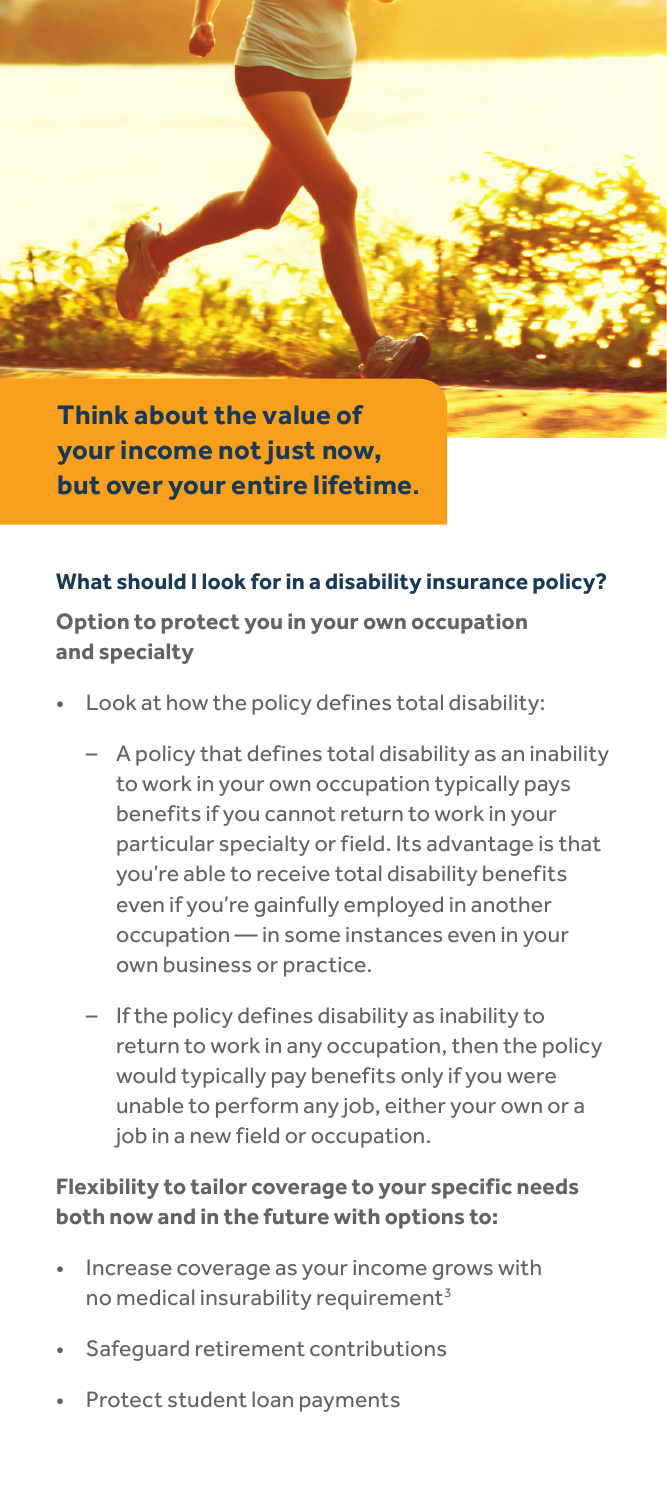

# **Industry-leading coverage that takes into consideration your growing income**

# **Why choose us?**

When selecting a disability insurance company, you're choosing protection not only for today's earnings and circumstances, but for your growing income and career as well.

After all, a disability insurance policy is a promise to pay a benefit when you most need it. And a promise is only as good as the company that can honor it.

# **Don't let a disability be your Achilles' heel**

Your income isn't just a paycheck. It's the principal source of funding for nearly every aspect of your life.

Now is the time, while you're in the early stages of your career, to take measures to protect it.

Talk with your financial professional now about how individual disability insurance can help make sure your plans stay on track.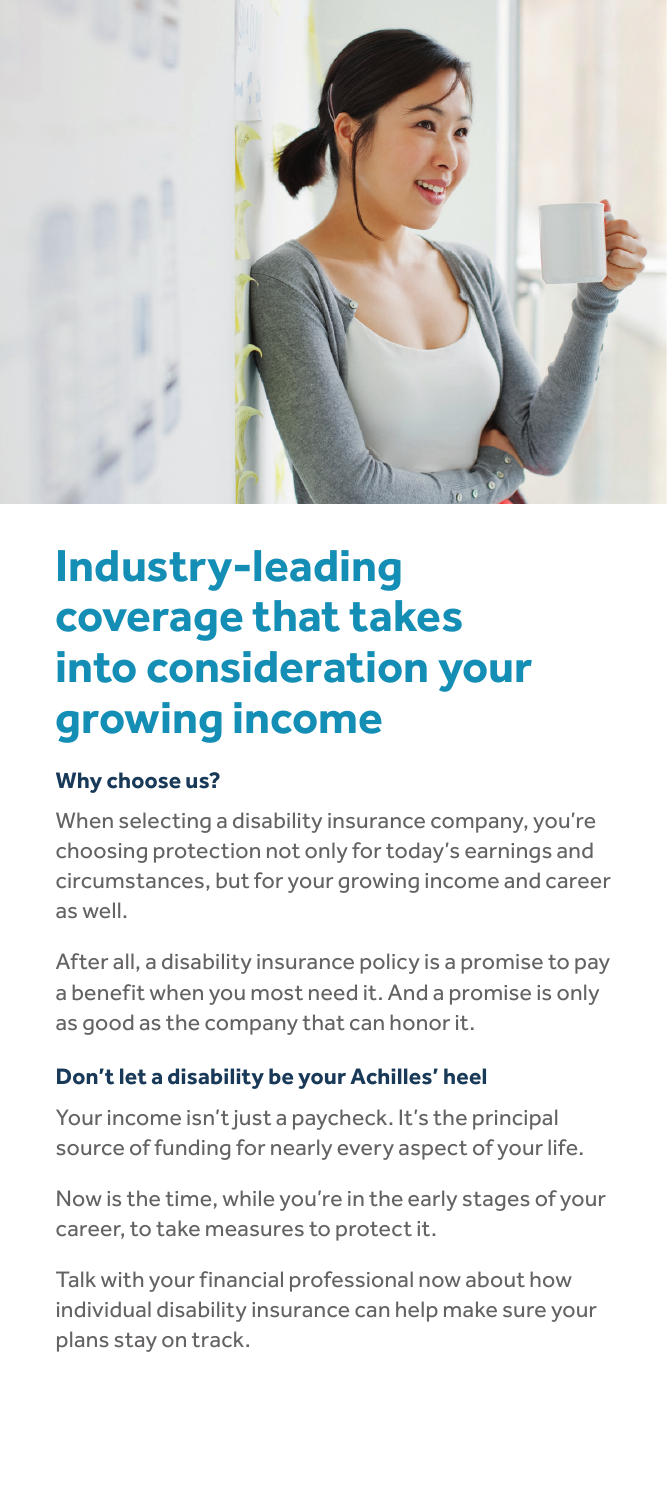#### **Take advantage of our program for new professionals**

Look for your occupation below to see if you may qualify for our special program for residents and individuals in their first year of practice.

#### **First-year professionals**

- **General** Practice Physician
- Medical Specialist
- Surgeon
- Dentist
- Dental Specialist
- Architect
- Attorney
- Computer Scientist
- CPA
- Degreed Engineer
- MBA Professional

#### **Residents & fellows**

- Fellow
- Medical Resident
- Podiatrist
- Nurse Practitioner (Certified)
- Optometrist
- Pharmacist
- Ph.D. Psychologist
- Physician Assistant (Certified)
- Podiatrist
- Veterinarian
- Business/Data Analyst
- Certified RN Anesthetist
- Medical Physicist
- Dental Resident
- Dental Specialty School (following dental residency)